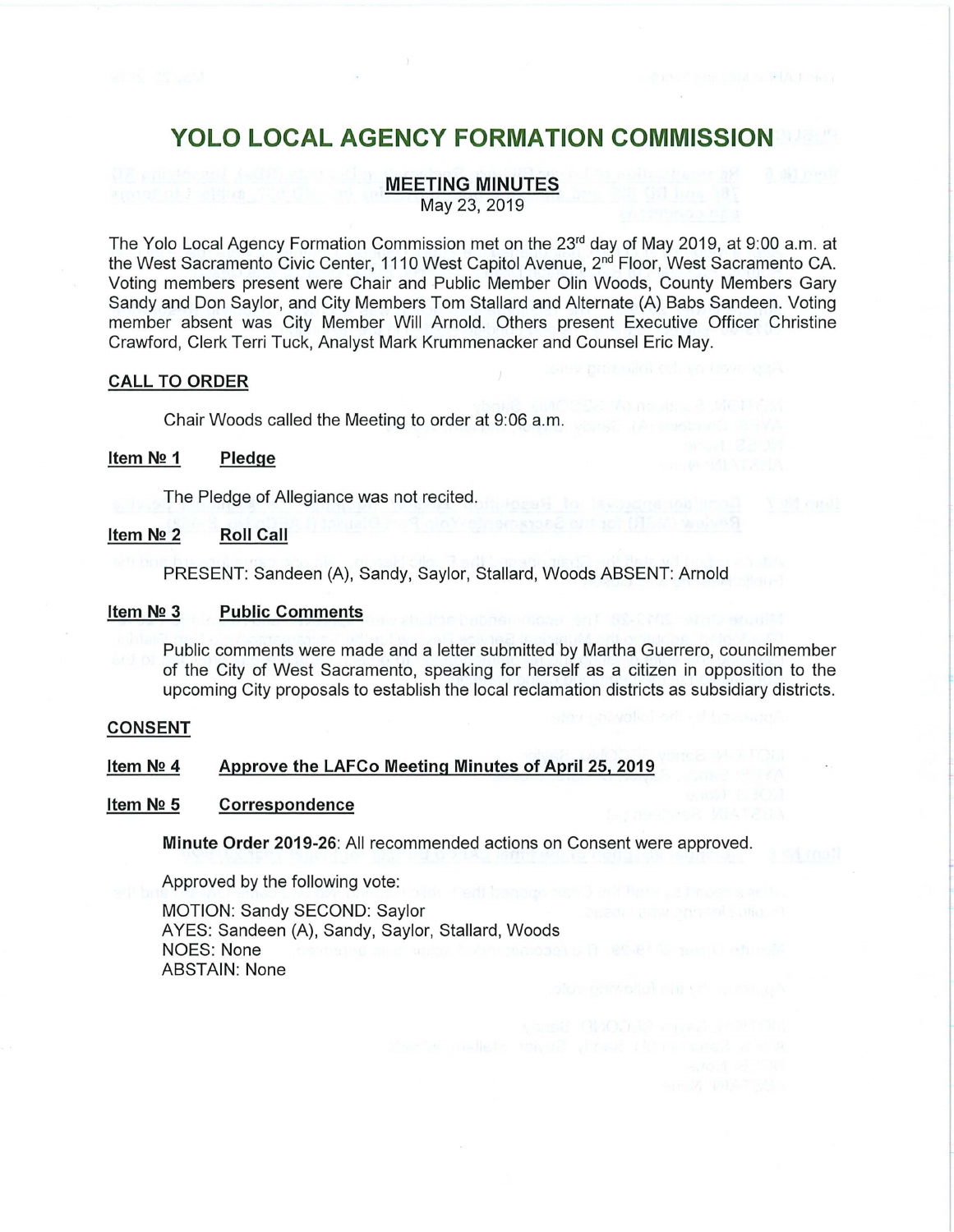# **PUBLIC HEARING**

## **Item N!! 6 Reorganization of Lower Elkhorn Reclamation Districts (RDs), Dissolving RD 785 and RD 827 and annexing both territories into RD 537, subject to terms and conditions**

After a report by staff the Chair opened the Public Hearing. Comments were made by Dan Ramos, President of Reclamation District 827. The Public Hearing was closed.

**Minute Order 2019-27:** The recommended action was approved, adopting **Resolution 2019-06,** subject to the terms and conditions sited in the resolution.

Approved by the following vote:

MOTION: Sandeen (A) SECOND: Sandy AYES: Sandeen (A), Sandy, Saylor, Stallard, Woods NOES: None ABSTAIN: None

# **Item N2 7 Consider approval of Resolution 2019-07 adopting the Municipal Service Review (MSR) for the Sacramento-Yolo Port District (LAFCo No. S-052)**

After a report by staff the Chair opened the Public Hearing. No one came forward and the Public Hearing was closed.

**Minute Order 2019-28:** The recommended actions were approved and **Resolution 2019- 07** adopted, adopting the Municipal Service Review for the Sacramento-Yolo Port District, including the edits deleting the recommendation to detach certain areas provided to the Commission at the beginning of the meeting.

Approved by the following vote:

MOTION: Sandy SECOND: Saylor AYES: Sandy, Saylor, Stallard, Woods NOES: None ABSTAIN: Sandeen (A)

# **Item N2 8 Consider adoption of the Final LAFCo Budget for Fiscal Year 2019/20**

After a report by staff the Chair opened the Public Hearing. No one came forward and the Public Hearing was closed.

**Minute Order 2019-29:** The recommended action was approved.

Approved by the following vote:

MOTION: Saylor SECOND: Sandy AYES: Sandeen (A), Sandy, Saylor, Stallard, Woods NOES: None ABSTAIN: None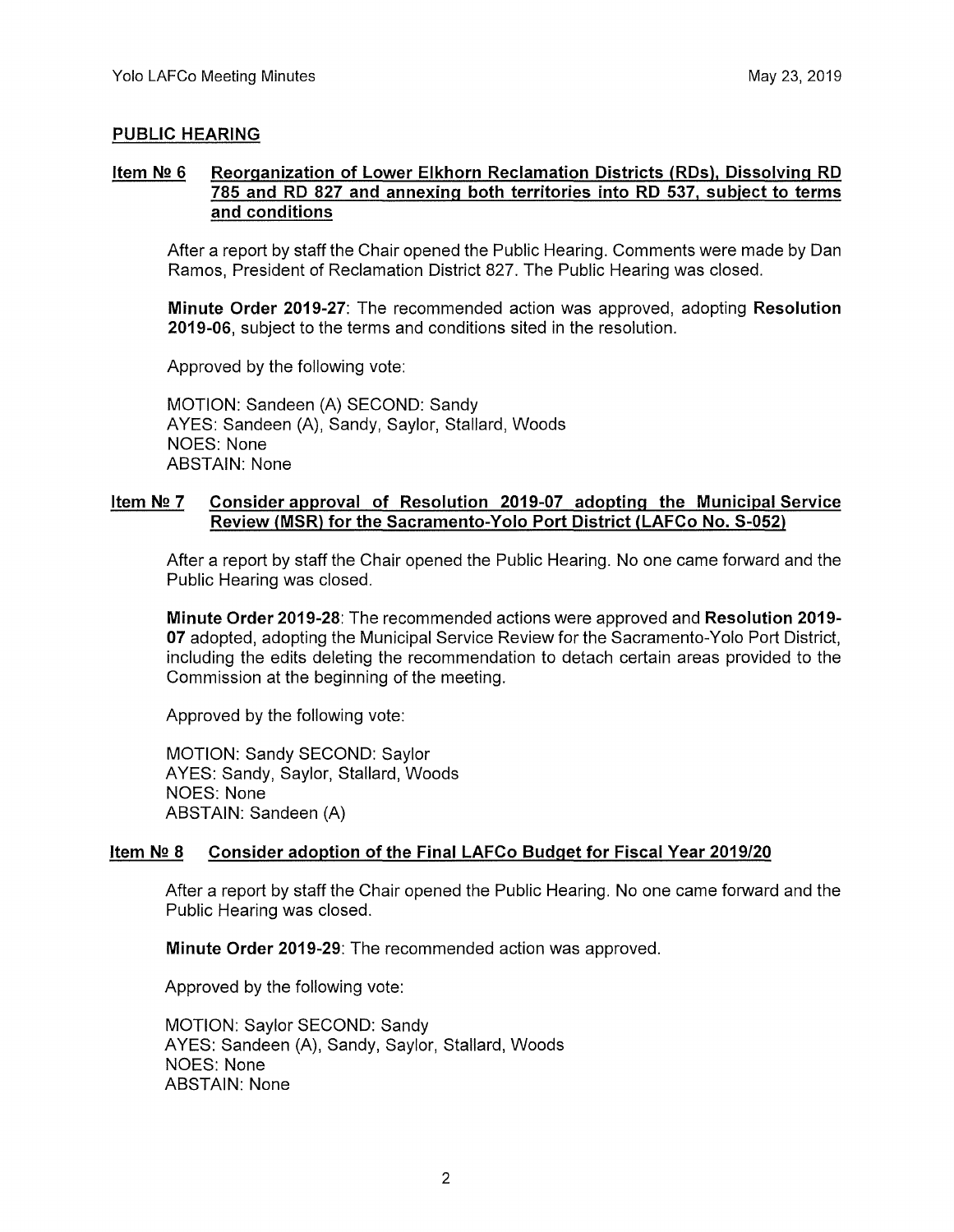# **REGULAR**

## **Item N2 9 Consider adopting amendments to the Yolo LAFCo Administrative Policies and Procedures**

**Minute Order 2019-30:** The recommended action was approved with direction to counsel to coordinate with the Chair and Executive Officer on further clarification of item number two in *Section 2.5 Political Contribution Disclosure* of the LAFCo Administrative Policies and Procedures.

Approved by the following vote:

MOTION: Sandeen (A) SECOND: Saylor AYES: Sandeen (A), Sandy, Saylor, Stallard, Woods NOES: None ABSTAIN: None

#### **Item N2 10 Executive Officer's Report**

The Commission was given written reports of the Executive Officer's activities for the period of April 22, 2019 through May 17, 2019, and was verbally updated on recent events relevant to the Commission.

Staff updated the Commission on an upcoming change in the way CALAFCO member dues are calculated, which will be voted on by the Association membership in October 2019. It includes changing the formula from rural, suburban and urban categories to a population-based method with base dues and a cap at 700,000 in population. Dues would continue to increase thereafter with Department of Finance projections and the CPI (Consumer-priced index). Staff asked the Commission if it would like to schedule an item for future discussion and the Commission indicated it was not necessary.

Staff commented on the Long Range Meeting Calendar noting the West Sacramento Basin Reclamation District Reorganization proposals, which includes the City's proposal and RD 900s proposal, was moved to the July meeting at the request of the District and the City due to scheduling conflicts. Also, staff is awaiting requested financial information from the City and RD 537.

## **Item N2 11 Commissioner Reports**

Chair Woods stated that he enjoyed attending the 2019 Planning Commissioner Training Workshop, recommended by staff and hosted by the Sacramento Valley Section of the American Planning Association. The Workshop covered best practices for running a meeting, the General Plan and Housing Element, Specific Plans & zoning implementation, and CEQA basics. Chair Woods commented that, although he could not stay for the whole Workshop, the session was outstanding and he would like to catch up on what he missed at a future session.